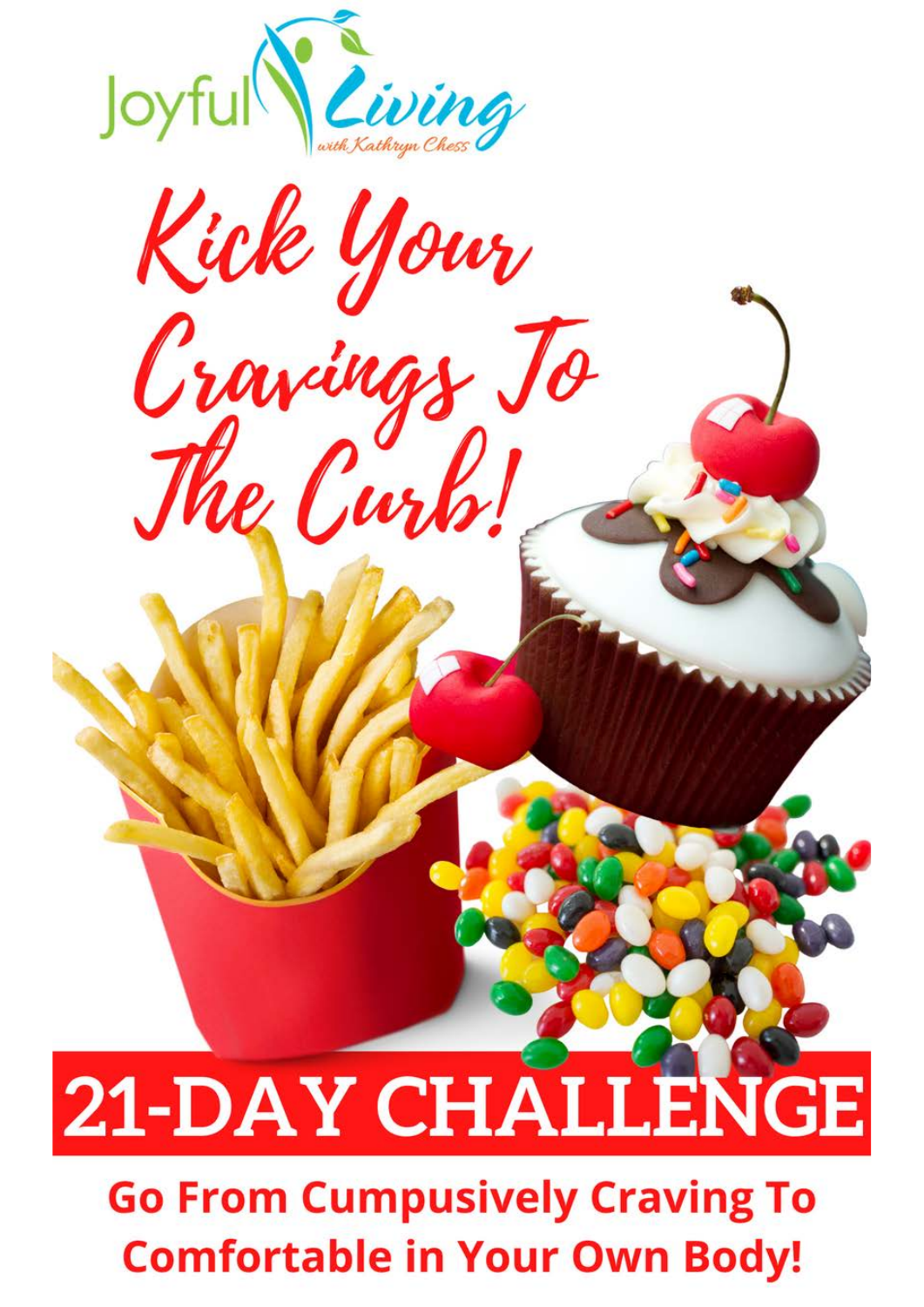## **INTRODUCTION**

21-Day Challenge!

## **Welcome to 'Constantly Craving to Calm and Comfortable in 21 days!'**

You are here! I'm so excited. Congratulate yourself for the exceptional commitment you've made to finally feel free from cravings and comfortable in your amazing body.

I can't wait to share this transformational information with you. You and I get to work together every single day for 21 days using highly effective strategies. It takes dedication to make these strategies work.

Don't worry, I'll be with you every step of the way giving you all the tools you need for sensational success. All you simply need to do is use them.

To get the best benefits from this program, I want to give you an overview of what you can expect.

Every day for 21 days you will receive a short easily digestible video and a play work handout.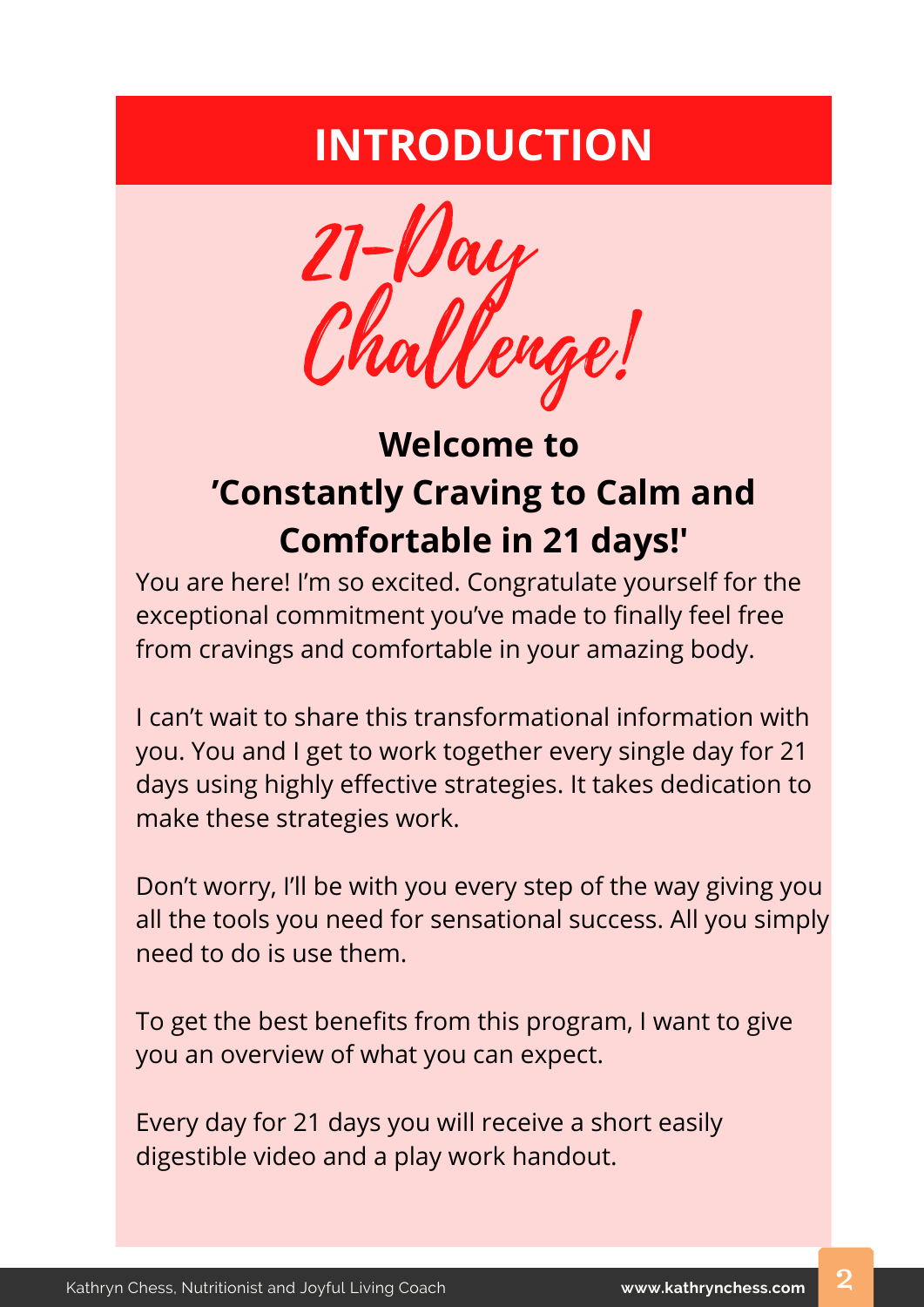### **INTRODUCTION cont.**

Instead of white knuckling it through your cravings, these loving videos are specially designed and loaded with simple, easy lasting solutions to bring your body to its perfect weight, balance your body and finally kick your unhealthy food cravings to the curb.

**It takes 21 days to create a habit**, so each video lesson layers on the last. I invite you to incorporate these lessons into your daily habits. Using these exercises and strategies consistently will give you the freedom and power to easily open to positive changes with your food and life.

There's an article published by the national science foundation saying that the average person has 16,000 to 20,000 thoughts per day. 80% of these thoughts are negative and 95% of those negative thoughts are the same as the day before. What does that mean?

Even when we are not aware our negative brains get in the way of our success. Your negative brain may say, this is stupid, that won't work or there's no way I'll do that.

We are very critical about ourselves. I invite you to try these strategies on. Practice the exercises throughout the day. **Be open!**

They don't take long. They might take a while at the beginning and once you get going, they become second nature and you will love them.